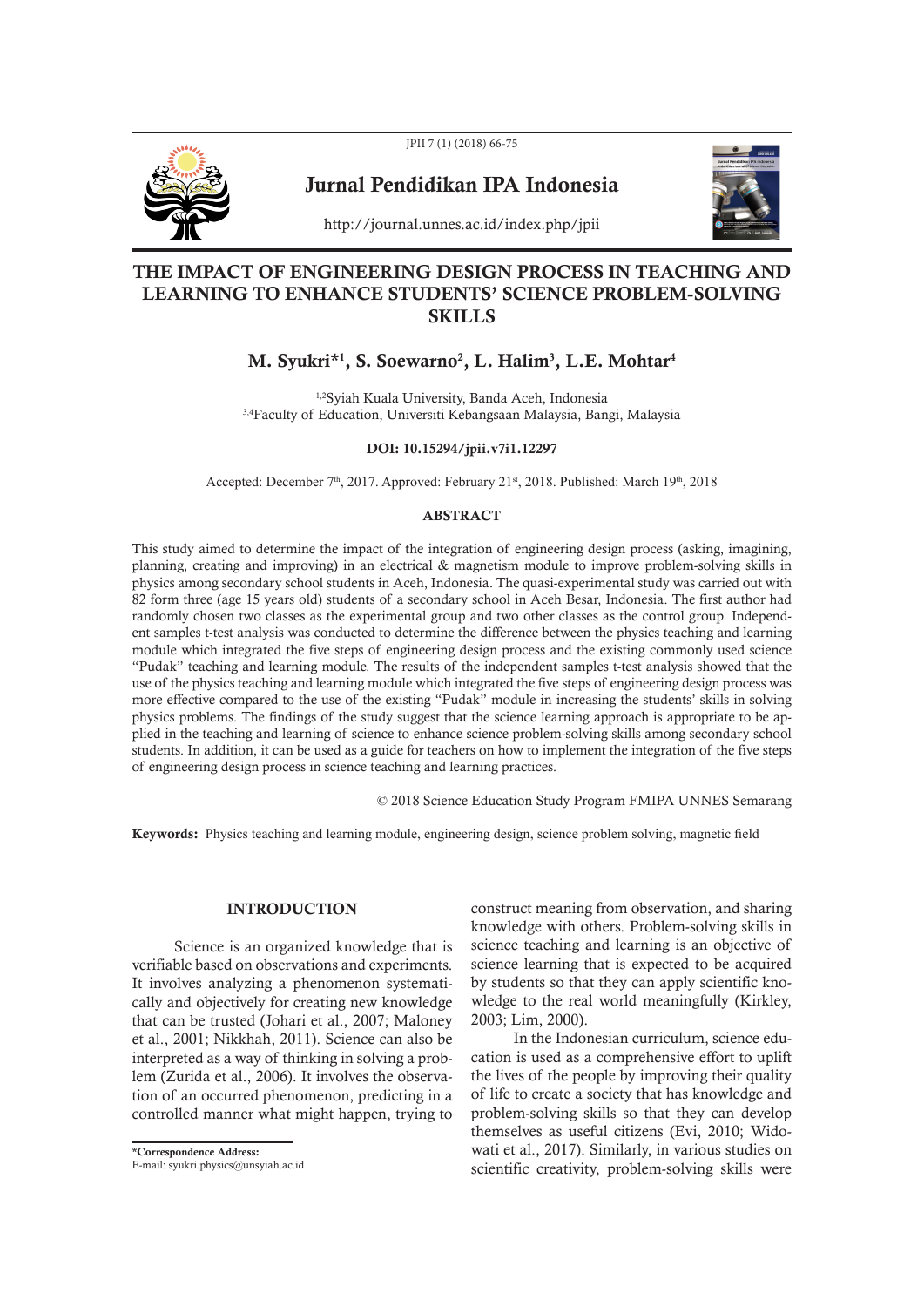also used as an aspect of scientific creativity of students in science teaching and learning (Hu & Adey, 2002). Scientific creativity in teaching and learning of science is a skill to understand science concepts and to use them to solve problems in creative ways (Hu & Adey, 2002; Laius & Rannikmae, 2011).

 Students are generally aware that science is a difficult subject when they are asked to solve problems. Although many students say that they understand the science concepts, they face difficulties when asked to solve problems in science (Lim, 2000). Problem-solving involves various metacognitive strategies to enable students to understand how they think and explore the various methods to solve problems in science (Halim et al., 2016; Lee 2007; Seth et al., 2007). For students to solve various problems in science effectively, appropriate teaching approaches are needed. Teachers should not only implement teaching that is limited to remembering formulas and skills to carry out mathematical operations. The teachers should teach the science concepts by emphasising the right steps and familiarising the students by checking their work and understanding of the concept through a constructivist and contextual approach to enable students to learn and solve science problems (Heson, 2004; Seth et al., 2007).

 In the implementation of science teaching and learning, teachers still emphasise memorisation of facts rather than focusing on scientific methods or scientific inquiry (Sopiah et al. 2009). Teachers need to use teaching methods which are aided by media and laboratory activities (Husin et al., 2015; Sulistyanto & Rusilawati, 2009). Some teachers were found to perform practical work when teaching science; however, it is not based on a constructivist and contextual approach in which the emphasis is to improve students' metacognition to facilitate their skills in problemsolving which may not be well developed yet (Seth et al., 2007).

 Contextual and constructivist teaching such as practical work and hands-on activities can enhance students' problem-solving skills. Accordingly, this can be implemented through the application of engineering design process in science teaching and learning (Cantrell et al. 2006; Henson, 2004; Schnittka, 2009). Teaching and learning of science based on engineering design process is an approach that can better train the process of thinking. By following learning activities based on engineering design, students will learn how to analyse the situation and gather the relevant information, define the problems, evaluate and generate ideas creatively, develop ideas to solve problems effectively, as well as assess and make improvements to the solution. This is in line with the function and purpose of learning science itself, which is to develop scientific attitude through practical and scientific activities among students (Istikomah et al., 2016; Widowati et al., 2017).

 Engineering design process has been reported by many studies to increase achievements in science teaching and learning, such as mastery of science concepts (Apedoe et al., 2008; Mehalik et al., 2008; Riskowski et al., 2009; Schnittka, 2009), interest and attitude towards science (Apedoe et al., 2008; Mehalik et al., 2008; Rogers & Portsmore, 2004), and to improve technical skills among students (Schnittka, 2009; Syukri et al., 2017). However, the skills of scientific problem-solving have not yet been reported in many studies. Thus, to demonstrate empirically how engineering design process can improve science problem-solving skills compared to existing teaching approaches, the researchers have integrated the steps of engineering design process into a science teaching and learning module. The impact of integrating the engineering design process in the module on students' science problemsolving skills was then compared to the existing "Pudak" science teaching and learning module.

Engineering design process as an approach to science teaching and learning in this study is a part of problem-based learning (Schnittka, 2009). Problem-based learning is an active learning strategy that is based on the theory of constructivism (Piaget, 1957; Vygotsky, 1978). The theory of constructivism and the engineering design process have the same goal, namely encouraging students to think and generate ideas or create innovative products based on existing knowledge and reasoning about everyday problems (Cunningham, 2007; Schittka, 2009). In this study, the theory of constructivism was used as the basis of integration of the five-steps engineering design process in the teaching and learning process in the classroom.

 Problem-based learning and engineering design-based learning both begin with a science problem (Fortus et al., 2005; Schittka, 2009). The engineering design process approach is a problem-solving activity through the development of an idea or product that requires creative thinking in a systematic way, and assessment with the objective of arriving at the product itself (Eide et al., 2012; Haik, 2003; Hyman, 1998). Based on ABET (Accreditation Board for Engineering and Technology), engineering design processes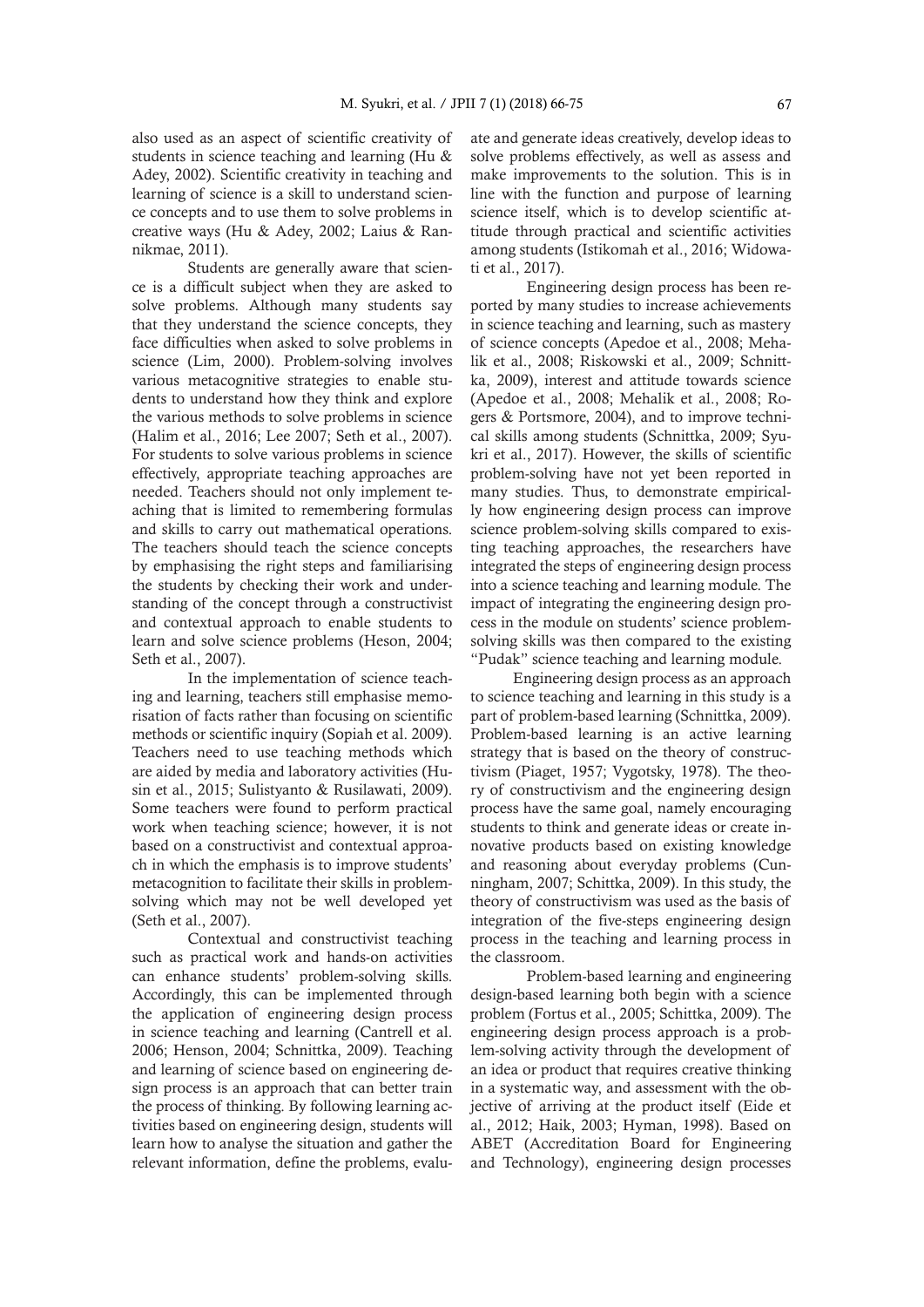activities can be divided into nine activities, namely: (1) recognising the need; (2) defining the problem; (3) planning the project; (4) gathering information; (5) conceptualising alternative approaches; (6) evaluating the alternatives; (7) selecting the best alternatives; (8) communicating the design; and (9) implementing the preferred approach (Hyman, 1998). However, these nine activities in the ABET model can change according to the purpose and context to be studied. Usually, the researchers will focus on some activities only in line with the goals and objectives of the study (Haik, 2003; Hyman, 1998). Various studies involving integration of engineering design process in teaching and learning activities have taken the nine steps of activities in the ABET model and modified it to become a five-step learning activity, involving asking, imagining, planning, creating, and improving (Cunningham, 2007; Mehalik et al., 2008; MoS, 2012; Schittka, 2009; Wendell, 2011).

 In line with the theoretical basis of this study, Becker and Park (2011) through a metaanalysis study involving various engineering design process studies conducted in teaching and learning found that generally, the integration leads to the implementation of teaching and learning characterised by constructivism. To implement the learning in each step of the engineering design process, students would still need guidance from the teacher on how they can carry out each step of the engineering design process effectively. Following the philosophy that learning is an active process, students construct their own meaning from the experience provided by the teacher. To ensure that students can build their own understanding through the five steps of engineering design process, teachers were asked to carry out the teaching process in phases according to the theory of constructivism by Needham, namely: orientation phase, phase of inducing ideas, phase of restructuring ideas, phase of ideas usage, and reflection phase (Needham, 1987).

 Needham (1987) describes that in constructivist learning, teachers have different objectives that are to be achieved for each phase. The orientation phase aims to stimulate interest and provide a meaningful context for learning. The inducing idea phase is aimed at enlightening students about their initial ideas on the studied phenomenon. The phase of restructuring ideas aims to make students aware of the views of the phenomenon that they are studying, and students can extend, modify or replace their initial views. The phase of idea usage aims to use new situations to reinforce the ideas that students have

built. The phase of reflection aims to make students aware of changes in their initial ideas. The fifth phase is subsequently used as a guideline or approach in assisting teaching and ensuring that students apply each step of the learning activities according to the five-step engineering design process (ask, imagine, plan, create, & improve).

Teachers play different roles throughout the five phases of Needham's constructivism, and teachers need to provide help to ensure that students would be able to carry out the five steps of the engineering design process. In the asking step, teachers conduct the orientation phase, inducing the idea, and restructuring the idea. Teachers show students an everyday science phenomenon and direct them to make a connection with the science concepts that are being studied. The connection between new problems with students' existing knowledge will improve students' ability to synthesise the problem (Mehalik et al. 2008). In the imaging step, teachers go through the phase of restructuring the idea and provide active learning activities such as hands-on activities. Through existing and new knowledge of science concepts, students are directed to carry out some hands-on activities related to the previous asking step of the scientific phenomenon problem-solving. In order to solve the problem, students would certainly need skills based on knowledge and understanding of science concepts. In the planning step, teachers go through the phase of idea usage and direct students to the idea of designing a solution in the form of a graph that students imagined in the previous activity. In order to plan a solution according to the scientific concept, the student's knowledge and understanding of the science concept and problem must be strong. The plan produced in this activity can be applied in the form of a real science technical product design in the next creating step activity. In designing the product in the creating step, teachers also implement the idea usage phase which directs students to apply the science technical product design to the exact form of the plan they have designed. If the planned step was previously made only in the form of a graph or a diagram, then in the designing step activities, students run the application in the form of technical products to solve problems in science which are based on the science concept. In the improving step, teachers implement the reflection phase which directs students to assess the strengths and the weaknesses of the science technical products that have been produced. Although the evaluation is based on the various aspects of the activities such as form, function, and use, the main focus is on the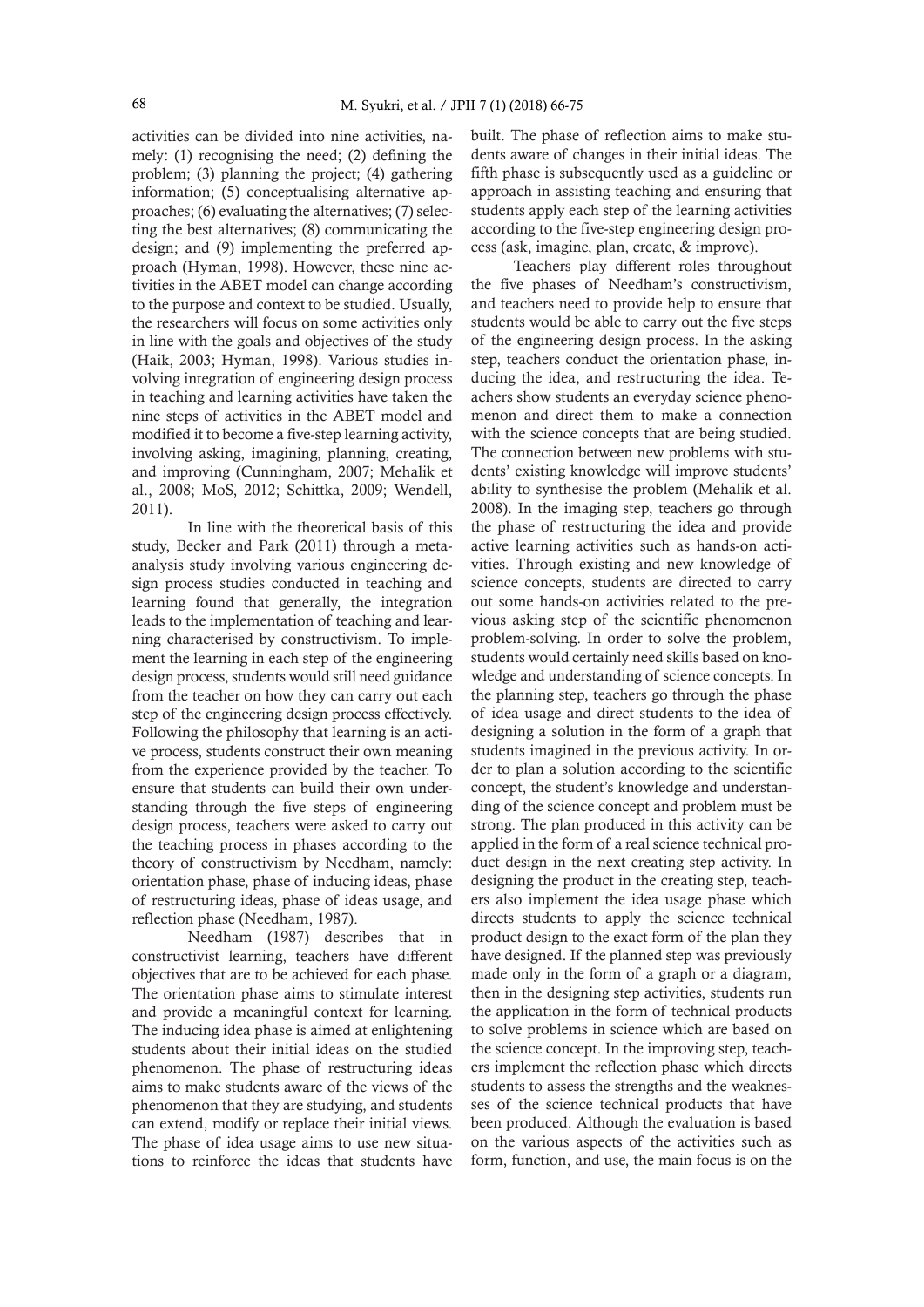assessment of the product's technical aspect and compliance with the scientific concept of the study. After the technical products' weaknesses have all been identified, students are required to make improvements to the weaknesses. Every student activity in each step of the engineering design process is expected to result in problem-solving skills among students (Cantrell et al., 2006; Haik, 2003).

 The order of the steps in the application of the five steps approach of engineering design process is not rigid. The processes of the engineering design activities are cyclical; it can begin at any step and move forward or backward. However, to enable students to apply the five steps, such activities are carried out in sequence starting from the asking step; this is so that However, to enable students to apply the five steps, such activities are carried out in sequence starting from the ask step. This would enable the students to easily understand the steps and follow the steps according to the engineering design process model (Cunningham, 2007; MoS, 2012). From the descriptions of each step of the above activities and the findings of various studies, the integrated engineering design approach could be implemented in the teaching and learning of science. It can be concluded that the selection of engineering design process as an approach to the science teaching and learning module is appropriate.

 In line with the purpose of the study, students are expected to acquire the science skills after they have implemented the five steps of the engineering design process. The science problem skills in this study are the dependent variable used to determine the impact of the science teaching and learning module that was built based on the five steps of engineering design process and was taught using Needham's five phases of constructivism. Science problem-solving skills refer to the ability of students to solve problems based on science concepts that are learned. In general, problem-solving is a thinking skill that combines critical and creative thinking skills to get the information and ideas to solve science problems using a creative and scientific method Therefore, this study, through a quasi-experimental method, was aimed at determining whether there are any significant differences in students' science problem-solving skills among students who used the treatment module and those who used the existing "Pudak" module.

#### METHODS

The effectiveness of the teaching and learning module of this study in relation to the existing teaching and learning module on students' science problem-solving skills was compared through a quasi-experimental design. The study was carried out in one junior high school in Aceh Besar. The school was selected from 47 schools which conduct science activities through purposive sampling method. In this selected school, two classes were randomly selected (simple random sampling) as the experimental group and two other classes as the control group. The experimental group practiced the electric & magnet module which was on electricity and magnetism, while the control group used the existing science teaching and learning module that are commonly utilised in Aceh on the same two topics.

 The science teaching and learning module used in this study integrated the five steps of engineering design process. The five steps of engineering design process are the modified version of the nine steps of engineering design activities (Hyman 1998) that have been adopted in various studies in science education (Cunningham, 2007; Mehalik et al., 2008; MoS, 2012; Schittka, 2009; Wendell, 2011). The five steps of the engineering design activities are asking, imagining, planning, creating, and improving.

 Before the students embarked on the first step which is asking, they were given a scenario about a student who wanted to make a science technical product that could generate electricity from a fan. In the process of designing the product, the student in the scenario needed help to make the science technical product that could produce electrical energy based on the concepts of electricity and magnetism. Briefly, in each step of the engineering design, the students in the experimental group had to carry out the learning activities as follows: (1) in the ask step, the students explored the problem and figured out how to create a product that does not use electricity or "free electricity energy" based on the knowledge of science concepts they had learned; (2) in the imagining step, the students had to think and imagine the science technical product to solve the science problem of "free electricity energy". Three hands-on activities on the science concepts were prepared for the students to assist them in thinking and imagining the possible solutions in creating the science technical product; (3) in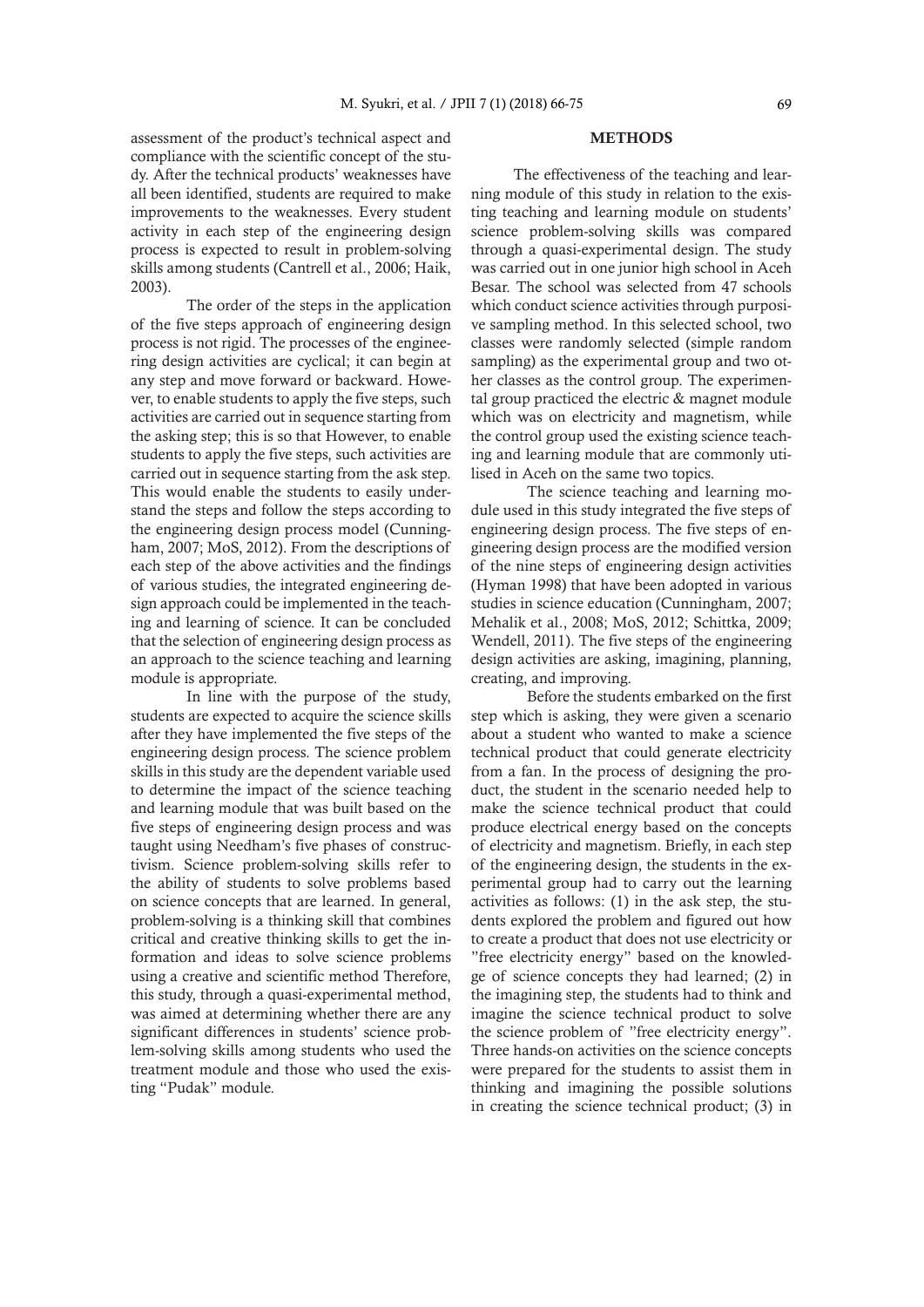the planning step, the students designed possible solutions in the form of diagrammatic solutions which they had imagined in the previous activity; (4) in the creating step, the students developed the science technical products to the exact form of the plan which they had created for solving the science problem of "free electrical energy"; and (5) in the improving step, the students made improvements to the science technical products which they had developed based on the weaknesses and shortcomings that were identified by the teachers and students in the other groups. Finally, after going through the steps, the students would be able to produce a science technical product that could change the rotation of the fan into electrical energy based on the scientific concepts of electrical & magnetic fields. Each step in the engineering design process which was integrated with the electric and magnetism module was validated by three experts; an expert in physics concepts, an expert in teaching and learning module development, and an expert in engineering design process. Changes were made accordingly based on the recommendations made by the experts.

The existing science teaching and learning module that is commonly used in Aceh is "Pudak". This module is a module of science teaching and learning that combines the information in the science textbooks with laboratory activities. The "Pudak" module is used in the process of teaching and learning either simultaneously or after students have been taught the theories and concepts from the science textbooks. The "Pudak" module derived its name from the name of the publisher or company that published the lab activity module. Generally, the "Pudak" module begins with the teaching of the science concept from the science textbook. After that, the students are directed to carry out the laboratory activities by following the steps provided in the module. Generally, the activities in the module are divided into three activities, namely, the explanation of the purpose and objectives, description of equipment/ materials, instruction on the steps of designing, and conclusions about the observations of the results.

The procedure of this quasi-experimental study i.e. to compare the teaching and learning of the science module was divided into four phases, namely: Phase 1: making a preliminary study and making plans for the construction of the module and the instrument; Phase 2: building the research module and instruments; Phase 3: determining the validity of the research module, conducting the pilot study, and improving the module and the instrument; Phase 4: conducting information dissemination and training sessions for the teachers to implement the module and carry out the actual study; Phase 5: carrying out the evaluation of the effectiveness of the module used by the quasi-experimental group and the control group.

 To determine the effectiveness of both module in improving problem-solving skills in science, the first author used ten science problems in the form of objective questions related to the topic of electricity and magnetism. Each question tested the students' understanding and skills about the concepts of electricity and magnetism and application of these concepts to solve science problems in students' everyday lives. The ten science questions were formulated by adapting the problems of electrical & magnetic fields from various science textbooks into science problems in the students' everyday lives. One of the given science problems is as follows:

*"During physics learning in school, Fatin and Fatan had been taught about the concept of electromagnetic induction. The teacher taught that the changes of magnetic force lines will be able to produce electric current. To prove the concept, Fatin and Fatan connected two magnets, electrical wires and a galvanometer, as shown in Figure 1".*



Figure 1. Connection of Two Magnets, Electrical Wires and a Galvanometer

However, Fatin and Fatan were still worried that their hand movements would induce an emf (electric current). According to your knowledge, the direction of the right hand to produce induction (electric current) is…"

 To determine the validity and reliability of the instrument, the first author gave the instrument to two experts and also carried out a pilot study with 38 students. The results of the pilot study analysis by using the Kuder-Richardson 20 (K-R 20) formula showed that the reliability (r)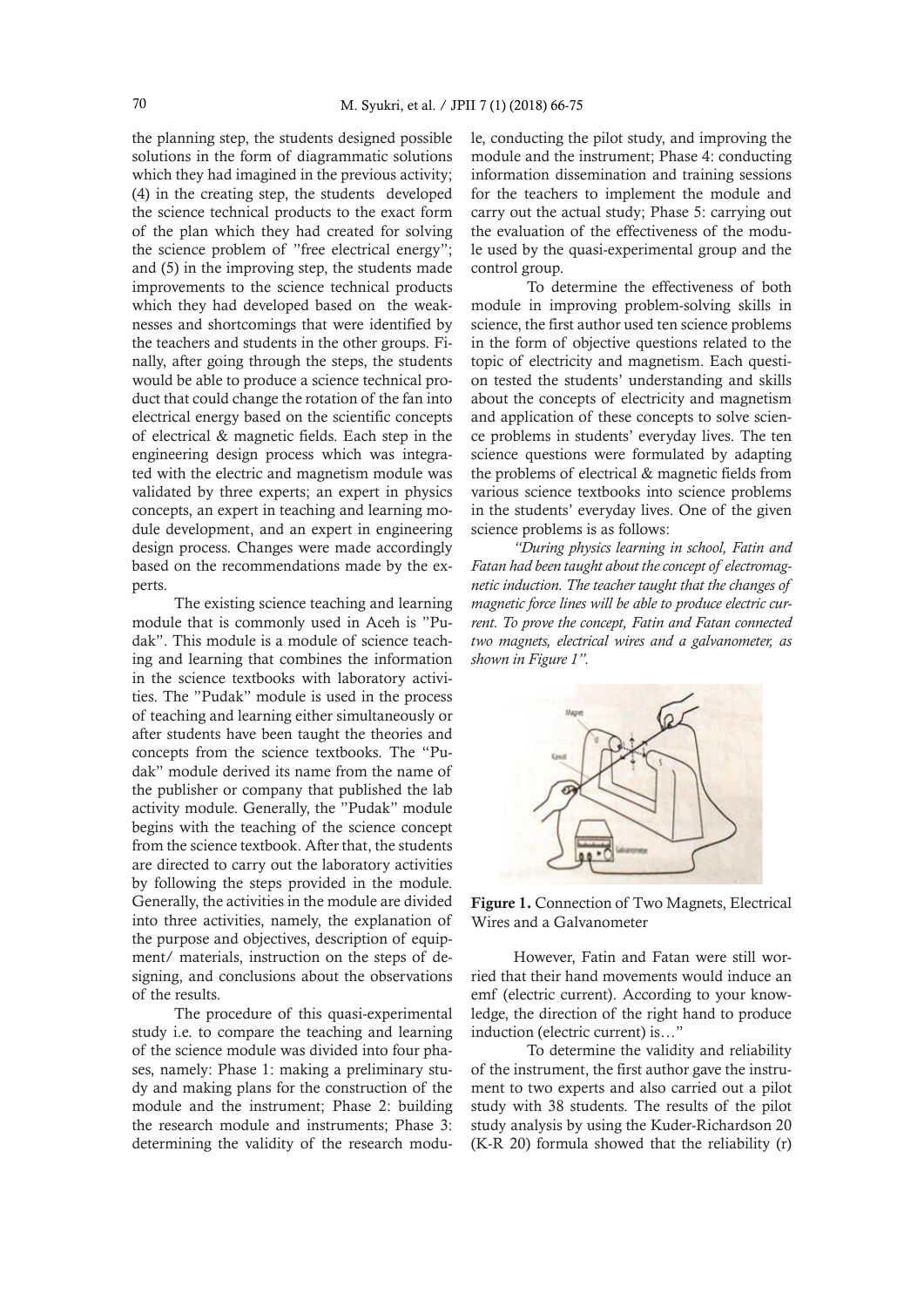was 0.73. The value of r showed that the science questions were acceptable and reliable (Ridwan, 2010).

The inferential statistical analysis of independent samples t-test was conducted before and after treatment to determine the effectiveness of the teaching and learning module on the science problem skills of the students in the experimental group and the control group. An independent samples t-test before treatment was conducted to determine whether the level of skills among the students in the quasi-experimental group and the control group were equivalent. An independent samples t-test was conducted after the treatment to determine the level of science problem-solving skills between the groups of students using the study's teaching and learning module and students who used the existing module. The before

and after treatment independent samples t-test was also used to test the two null hypotheses (H0) in this study:  $H_0 1$ : There are no significant differences in science problem skill level between the quasi-experimental group and the control group in the pre-test; and  $H_0^2$ : There are no significant differences in science problem-solving skills level between the quasi-experimental group and the control group in the post-test.

### RESULTS AND DISCUSSION

A total of 82 students were involved in this study, of which 40 were in the experimental group and the other 42 in the control group. The profiles of students involved in the quasi-experimental group and the control group are shown in table 1.

Table 1. Student Profiles Based on Groups

| <b>Background</b>     | <b>Experimental group</b>                                                                            | Control group                                                                                     |  |  |  |
|-----------------------|------------------------------------------------------------------------------------------------------|---------------------------------------------------------------------------------------------------|--|--|--|
| No. of students       | 40 students                                                                                          | 42 students                                                                                       |  |  |  |
|                       | $Class$ $IXB:22$<br>Class IXD: 18                                                                    | Class $IXA:20$<br>$Class$ IXC : 22                                                                |  |  |  |
| Gender                | 24 males<br>$Class$ $IXB:12$<br>$Class$ $IXD:12$<br>16 females<br>$Class$ $IXB:10$<br>Class $IXD: 6$ | 22 males<br>Class IXA : 10<br>$Class$ $IXC: 12$<br>20 females<br>Class IXA:10<br>$Class$ $IXC:10$ |  |  |  |
| Form                  | Three                                                                                                | Three                                                                                             |  |  |  |
| Teaching and learning | module based on engineering design.                                                                  | Using science teaching and learning Using the commonly used "Pudak"<br>module.                    |  |  |  |

To identify the level of science problem solving skills in both groups of students and also to meet the assumption that students of both groups were equivalent, all students were asked to solve ten multiple-choice context-based science

questions. The results of the descriptive analysis of the mean score, the students' responses, and the level of science problem solving skills of both groups are shown in table 2.

Table 2. Mean Score, Standard Deviation, and the Level of Science Problem Solving Skills for both Groups before the Treatment

| <b>Variable</b>                      |      | Experimental group $N = 40$ |                        | Control group $N = 42$ |      |                          |  |
|--------------------------------------|------|-----------------------------|------------------------|------------------------|------|--------------------------|--|
|                                      | м    | S.D                         | м<br>Level             |                        | S.D  | level                    |  |
| Science<br>problem<br>solving skills | 3.00 | 1.41                        | $26(62\%)$<br>Low      | 3.02                   | 1.55 | $27(64%)$ Low            |  |
|                                      |      |                             | $14(35\%)$ Me-<br>dium |                        |      | $15(35.7\%)$ Me-<br>dium |  |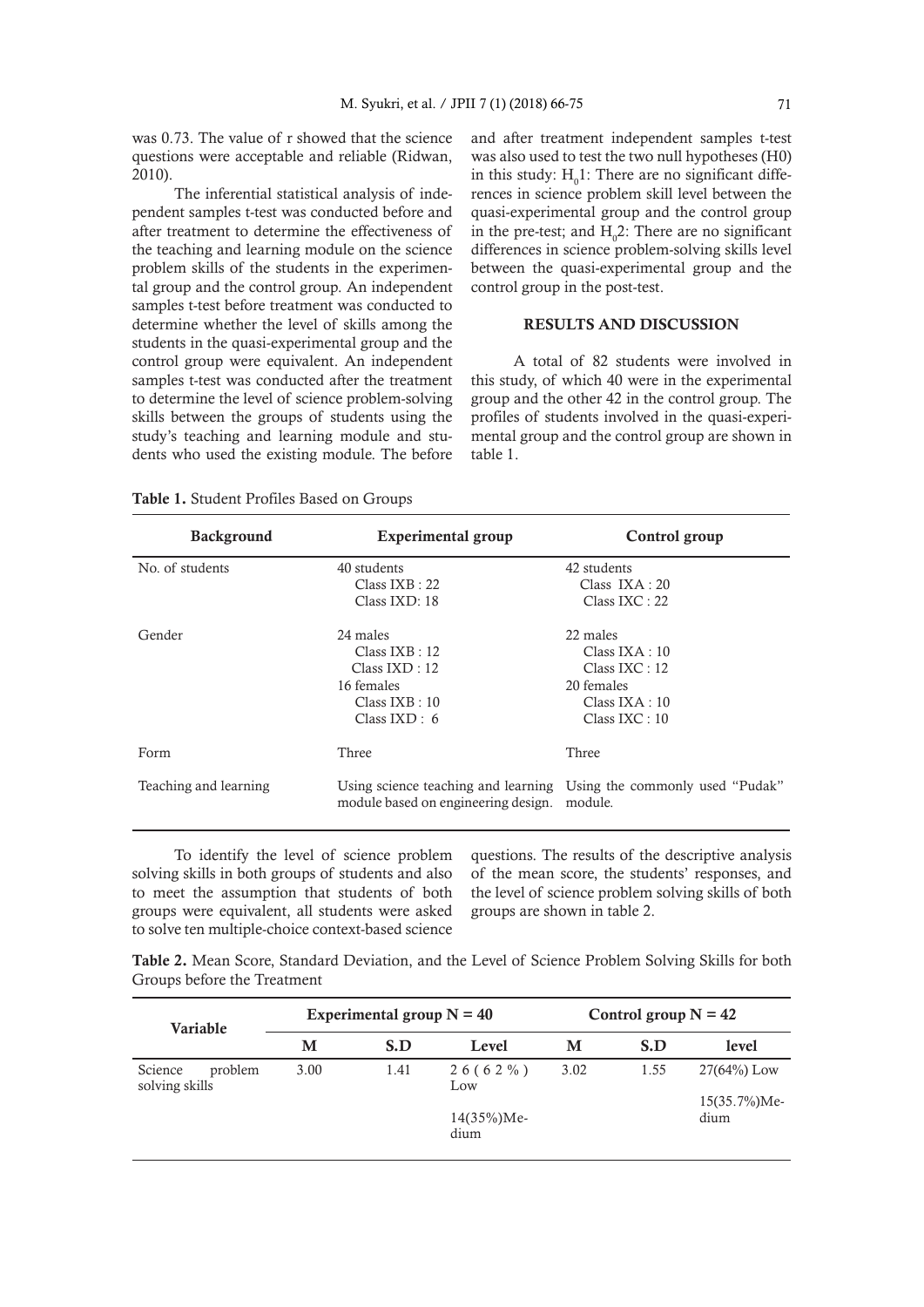Analysis of the independent samples t-test to identify the differences in the mean score of students' answers and level of science problem

solving skills before the treatment for both groups are shown in table 3.

Table 3. Results of the Independent Samples T-test Analysis of Students' Science Problem Solving Skills' Pre-test Score for the Experimental Group and the Control Group

| <b>Variable</b>                 | Group                             |    |      |      | No. Mean S.D t-value df |    | Sig.  |
|---------------------------------|-----------------------------------|----|------|------|-------------------------|----|-------|
| Science problem solving skills  | Experimental 40 3.00 1.41 - 0.072 |    |      |      |                         | 80 | 0.942 |
|                                 | Control                           | 42 | 3.02 | 1.55 |                         |    |       |
| * Significance level $p = 0.05$ |                                   |    |      |      |                         |    |       |

Based on table 3, the results of the independent samples t-test analysis showed that there was no significant difference in the mean score of science problem solving skills before the treatment was conducted among the students in the experimental group (mean = 3.00) and the students in the control group (mean  $= 3.02$ ) with t  $(80) = -0072$ ,  $p = 0.942$  ( $p > 0.05$ ). These findings demonstrate that before the treatment was con-

ducted, both groups of students had equivalent level of scientific problem solving skills.

 After both groups were taught using the two module for twelve weeks, they were asked to answer the same problem solving questions again. The mean score of students' responses and level of science problem solving skills for the experimental group and the control group after treatment are shown in table 4.

Table 4. The Mean Scores, Standard Deviations, and Level of Science Problem Solving Skills for both Groups after Treatment

| <b>Variable</b>                   | Experimental group $N = 40$ |      |                         | Control group $N = 42$ |      |                         |  |  |
|-----------------------------------|-----------------------------|------|-------------------------|------------------------|------|-------------------------|--|--|
|                                   | M                           | S.D  | Level                   | M                      | S.D  | level                   |  |  |
| Science problem<br>solving skills | 5.53                        | 1.81 | $5(12.5\%)$<br>Low      | 4.23                   | 1.80 | 18 (42.9%)<br>Low       |  |  |
|                                   |                             |      | $32(80\%)$<br>Medium    |                        |      | 23 (54.8%)<br>Medium    |  |  |
|                                   |                             |      | $3(7.3\%)$<br>Excellent |                        |      | $1(2.4\%)$<br>Excellent |  |  |

Analysis of the independent samples ttest to identify differences in the mean score of students' answers and level of science problem solving skills after treatment in both groups are shown in table 5.

Table 5. Results of the Independent Samples T-test Analysis of Students' Science Problem Solving Skills' Post-test Score for the Experimental Group and the Control Group

| <b>Variable</b>                           | Group   |    |           | No. M S.D t-value  | df | Sig.     |
|-------------------------------------------|---------|----|-----------|--------------------|----|----------|
| Science problem solving skills Experiment |         |    |           | 40 5.35 1.81 2.777 | 80 | $*0.007$ |
|                                           | Control | 42 | 4.23 1.80 |                    |    |          |
| $*$ Cignificance level $n - 0.05$         |         |    |           |                    |    |          |

Significance level  $p = 0.05$ 

The results of the independent samples ttest analysis after treatment (Table 5) showed that there was a significant difference in the mean score of science problem solving skills between the students in the experimental group (mean = 5.35) and the students in the control group (mean = 4.23) with t  $(80) = 2,777$ ,  $p = 0.007$  ( $p < 0.05$ ). The mean score of students in the experimental group was higher compared to the students in the control group. This shows that the science problem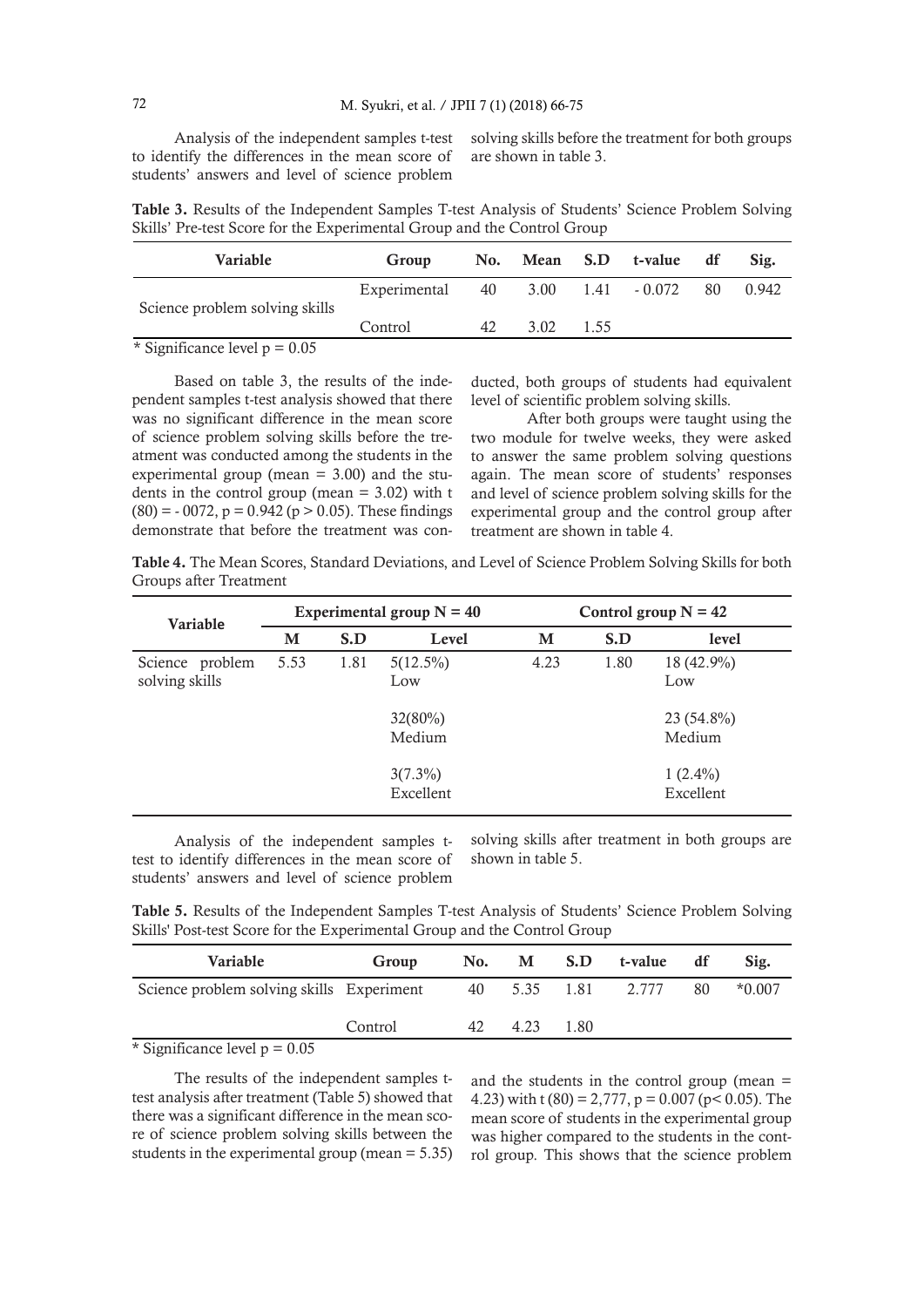solving skills of the students in the experimental group which used the teaching and learning module that integrated the five steps of engineering design during science instruction was higher compared to that of the control group which used the "Pudak" module. In other words, it can be concluded that the integration of the five steps of engineering design process in the teaching and learning of science has managed to improve the science problem solving skills of the students.

Integrating the five steps of engineering design process (asking, imagining, planning, creating, and improving) in the science teaching and learning module on the topic of electrical & magnetic fields appears to have increased the students' proficiency in science problem solving skills. The positive increase in the students' problem solving skills is the result/outcome of the integration of the five steps of engineering design process, namely asking, imagining, planning, creating, and improving which were prepared systematically in this electrical & magnetic module.

 The asking step that presents the contextual narrative or story of problems in science, in this case "free electricity", gives an overview of the educational activities to the students in terms of the goals and objectives of the learning itself (Hyman, 1998; Rockland et al., 2010). The science problem on "free electricity" was given to the students in the form of a science story describing the happenings of students' real life everyday experiences to enable them to understand the scientific issues well and deeply. Through good understanding of the problems, students will understand the science concepts more easily such that they will be able to explain and resolve the problems (Apedoe et al., 2008; Fortus et al., 2005; Syukri et al., 2012). Thus, it is not surprising if the "free electricity" science problem and the concept of electrical & magnetic fields which was developed in the asking step of the activity managed to improve the students' skills and knowledge of science

 Next, the imagining step in this science teaching and learning module also contributed to students' problem solving skills in science. In this step, the students were given instructions by the teachers to implement the application of concepts of electricity and magnetism through three hands-on activities. According to Rockland et al. (2010), the use of practical approaches such as the application of science concepts through hands-on activities in the engineering design process will help students to find relationships between concepts they learn with technology and problems in their daily lives. The ability of students to find relationships between scientific concepts and real life will allow them to apply science concepts to solve problems in their everyday lives (Apedoe et al., 2008; Syukri et al., 2012).

 After carrying out the three hands-on activities in the imagining step, the students were then asked in the planning and creating steps to apply the concepts of electricity and magnetism to come up with a science technical product to solve the problem of "free electricity energy" as described in the asking step. Through understanding of the concept of electrical & magnetic fields that they have learned, students in these two steps are required to solve the problem of science "free electricity" in the form of a science technical product. The ability to apply the understanding of science concepts in everyday life such as planning and designing a science technical product to solve a problem may help improve the students' skills in understanding and solving science problems (Apedoe et al., 2008; Fortus et al., 2005).

 The effectiveness of the five steps of engineering design process in the science teaching and learning module on students' skills development in solving science problems depended on the sequence of steps of learning planned by the first author. It began with a context-based science problem and ended with the technical product to solve the problem, and these steps encouraged the students to show their ability to solve problems. This finding is consistent with the views of the science teachers who implemented the science teaching and learning by using the scientific creativity module developed for this study, as exemplified by the statement made by one of the teachers: *"Even before I actually performed an active learning activity involving engineering design, I did not manage the learning flow step by step like in this module. I rarely did the ask step, but this is important to stimulate students to think on how to solve the given problem so that they can create a product to solve the problem"*.

The asking and designing steps are two activities which provided more stimuli to students' problem solving skills. In the asking step, the students learned about the science concept and connected it to the "free electricity energy" context-based science problem. Through the three hands-on activities in the imagining step the students attempted to think of how the implementation of the application of the science concepts can be used in a science technical product to solve the problem of "free electricity". This finding corresponds with one of the statements made by a student: *"The ask step in this module was good because we were given a good scientific problem in*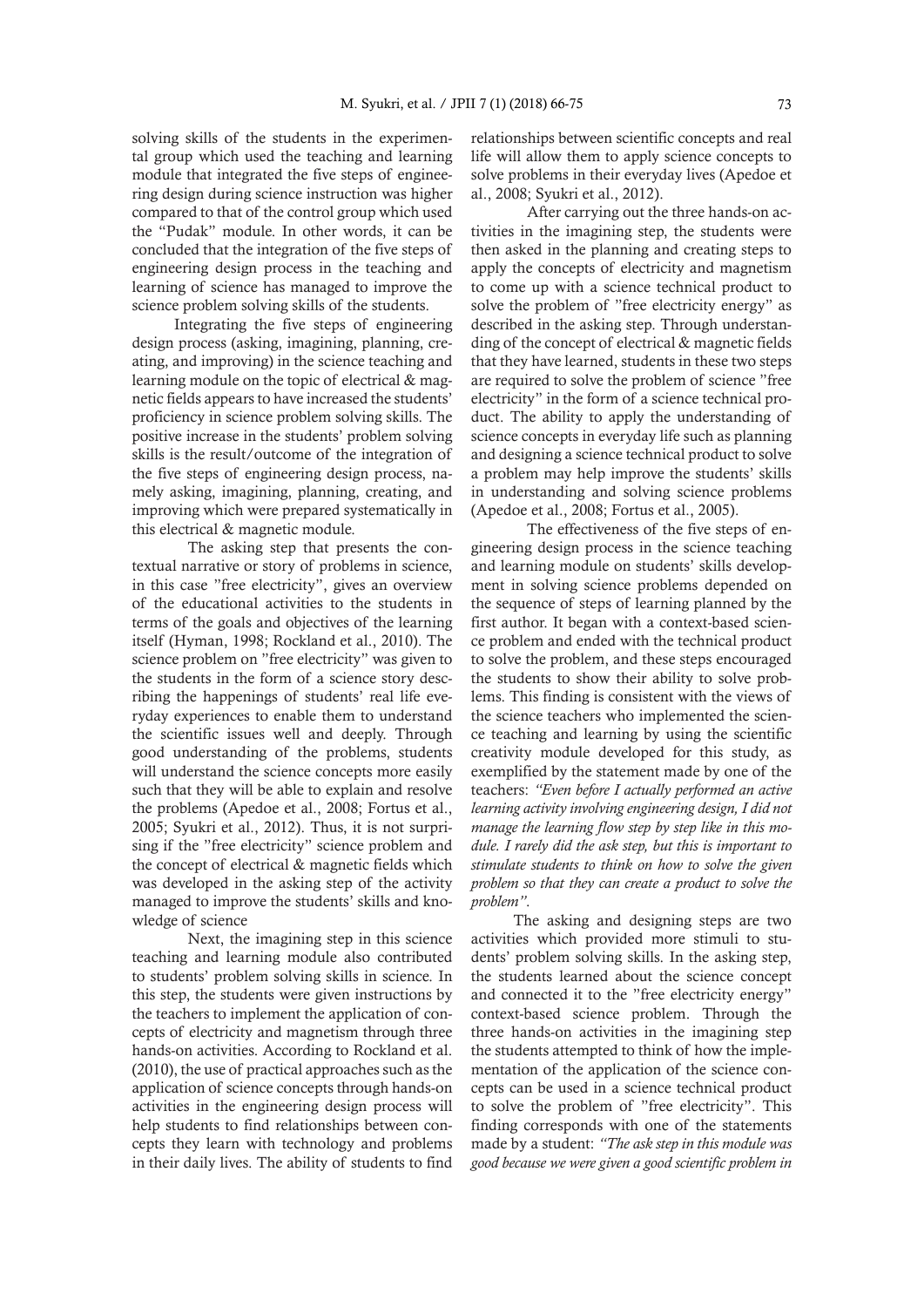*a real-life situation so it made it easy for us to imagine. In addition, the concepts of electricity and magnetism that taught us to solve problems in science through such concepts. The imagining step in this module included hands-on activities that are helpful in imagining about what we should do to solve the science problem of "free electricity energy"*.

 The honest and positive views of the teachers and students on the five steps engineering design process also reinforced the effectiveness of engineering design process in teaching science. The numerous positive effects of the integration of the engineering design process in the teaching and learning of science can lead to better and increased science problem solving skills among students. Thus, it should be integrated in the science curriculum to improve students' achievements and skills, especially in science problem solving skills.

#### **CONCLUSION**

The well-planned and systematic development of the module which was based on an appropriate teaching model gave very positive impact on various achievements and skills among the students. This study integrated the five steps of engineering design process as an approach in students' learning of science to improve students' science problem solving skills. Using independent samples t-test analysis, the results showed that there were significant differences between the science problem solving skills of the students in the experimental group compared to those in the control group. It was found that the mean scores of science problem solving skills in the experimental group that used the science teaching and learning module based on the five steps of engineering design process were higher than the mean score of the control group that used the existing "Pudak" module. The findings of this study led to the conclusion that the five steps of engineering design process implemented in the science teaching and learning module which included the steps of asking, imagining, planning, creating, and improving could improve students' science problem solving skills as reported by various previous studies.

#### **REFERENCES**

Apedoe, X. S., Reynolds, B., Ellefson, M. R. & Schum, C. D. (2008). Bringing engineering design into high school science classrooms: The heating/ cooling unit. *Journal of Science Education and Technology, 17*(5), 454-465.

- Becker, K., & Park, K. (2011). Effects of integrative approaches among science, technology, engineering, and mathematics (STEM) subjects on students' learning: A preliminary meta-analysis. *Journal of STEM Education: Innovations and Research, 12*(5/6), 23.
- Cunningham, C. M., & Hester, K. (2007). Engineering is elementary: An engineering and technology curriculum for children. In *American Society for Engineering Education Annual Conference & Exposition, Honolulu, HI*.
- Eide, A. R., Jenison, R.D., Northup, L.L. & Mickelson, S. K. (2012). *Engineering Fundamental and Problem Solving*. New York: McGraw-Hill.
- Evi, S. (2010). *Kesan pengajaran dan pembelajaran konstektual ke atas kemahiran proses sains, penyelesaian masalah, sikap saintifik dan pencapaian dalam matapelajaran biologi*. Thesis Doctor of Philosophy: Universiti Kebangsaan Malaysia.
- Fortus, D., Krajcik, J., Dershimer, R. C., Marx, R. W. & Mamlok-Naamand, R. (2005). Design-based science and real-world problem solving. *International Journal of Science Education, 27*(7), 885- 879.
- Haik, Y. (2003). *Engineering Design Process.* CA, USA: Pacific Grove.
- Halim, A., Yusrizal, Y., Susanna, S., & Tarmizi, T. (2016). An analysis of students' skill in applying the problem solving strategy to the physics problem settlement in facing AEC as global competition. *Jurnal Pendidikan IPA Indonesia*, *5*(1), 1-5.
- Henson, K. T. (2004). *constructivist methods for teaching in middle-level classrooms*. Boston: Allyn and Bacon.
- Hu, W., & Adey, P. (2002). A scientific creativity test for secondary school students. *International Journal of Science Education*, *24*(4), 389-403.
- Hyman, B. (1998). *Fundamentals of Engineering Design*. New Jersey: Prentice-Hall.
- Istikomah, H., Hendratto, S., & Bambang, S. (2016). Penggunaan Model Pembelajaran Group Investigation untuk menumbuhkan sikap ilmiah siswa. *Jurnal Pendidikan Fisika Indonesia*, *6*(1), 40-43.
- Kirkley, J. (2003). Principles of teaching problem solving: technical paper 4.
- Laius, A. & Rannikmae, M. (2011). Impact on student change in scientific creativity and socio-scientific reasoning skills from teacher collaboration and gains from professional in-service. *Journal of Baltic Science Education, 10*(2), 127-137.
- Lee, M. K., & Erdogan, I. (2007). The effect of science–technology–society teaching on students' attitudes toward science and certain aspects of creativity. *International Journal of Science Education*, *29*(11), 1315-1327.
- Lim, Y. K. (Ed.). (2000). *Problems and solutions on atomic, nuclear and particle physics*. World Scientific Publishing Company.
- Hieggelke, C., Maloney, D., Van Heuvelen, A., & O'Kuma, T. (2001). Surveying students' con-